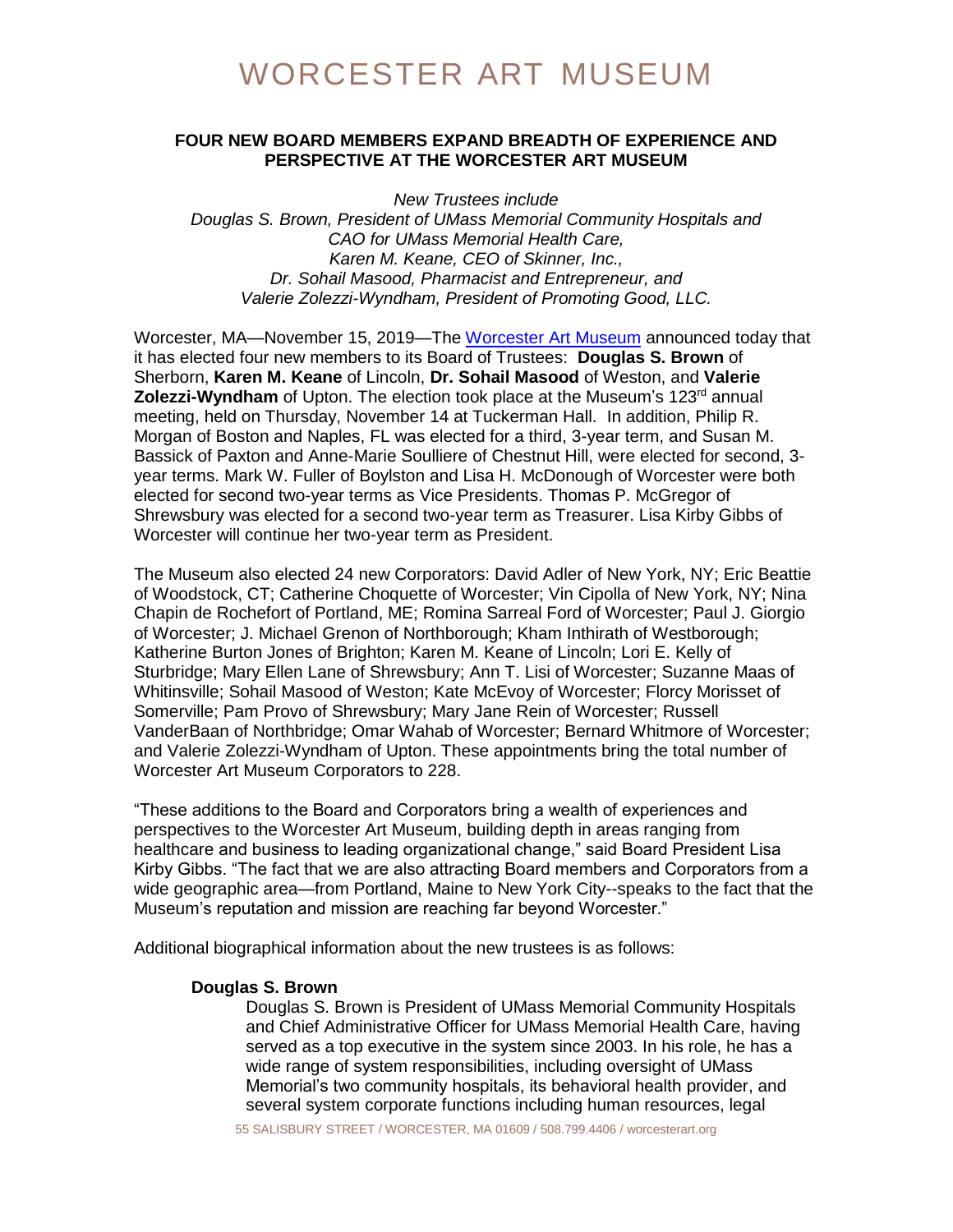# WORCESTER ART MUSEUM

affairs, governance, compliance, internal audit, government affairs, and health policy and public programs. Prior to joining UMass Medical, he worked in two large law firms, and served as an Assistant Attorney General, General Counsel of the Senate Committee on Ways and Means, and Director of the state's Medicaid program. He is a Board Member of United Way of Central MA and Community Legal Aid. Doug earned his B.A. and J.D. from Boston University. Doug and his wife Jennifer reside in Sherborn.

### **Karen M. Keane**

As CEO of Skinner, Inc., Karen M. Keane oversees the operation of New England's largest—and one of the world's leading—auction houses. Karen was instrumental in establishing Skinner as a world-class auction gallery in Boston, as well as the company's expansion into new specialty areas. In addition to running the company, she is also one of firm's most versatile appraisers, possessing a broad knowledge of furniture and fine and decorative arts. Her specialty areas include American Furniture and Decorative Arts, Americana, and Folk Art. She is also a formidable presence at the auction podium, and became the company's first female auctioneer early in her career—you may recognize her as a leading appraiser on the PBS award-winning TV series Antiques Roadshow. Karen holds a Master's degree in Art History from Boston University. She is a former overseer of the DeCordova Museum and Sculpture Park and currently sits on the board of trustees of the Massachusetts College of Art and Design, appointed by Governor Charlie Baker. She resides in Lincoln with her husband, Daniel.

#### **Sohail Masood**

Dr. Masood is the Founder, CEO and President of KabaFusion, a home infusion therapy company with locations in Massachusetts, California, Florida, Illinois, New Jersey, Pennsylvania, and Texas. He received his Doctor of Pharmacy from University of Southern California, Los Angeles. He is a serial entrepreneur with two Ernst & Young Awards, which he won in 1999 and 2017. He was recently awarded the 2019 Distinguished Alumni by USC School of Pharmacy for the influence that his contributions have had on the enhancement of the School and pharmacy profession at a local, state, and national level. He is an Emeritus Board Member of LuMind Research Down Syndrome Foundation, an Advisory Board Member of the Massachusetts Down Syndrome Congress, and a Member of the National Home Infusion Association. A native of Pakistan, he is also Chairman of TV Pakistan and Director of the Council of Pakistan. He and his wife Mona are new Salisbury Society members. They reside in Weston with their daughter Layla and son Omar, who has Down Syndrome.

#### **Valerie Zolezzi-Wyndham**

Valerie Zolezzi-Wyndham is the owner and president of Promoting Good, LLC, a consulting firm that supports the transformational change of organizations committed to building excellence, growth, and inclusion. She is an attorney and, over the course of her career, has worked in both the for-profit and non-profit sectors across the United States and Mexico. Valerie co-founded a thriving medical-legal partnership and successfully